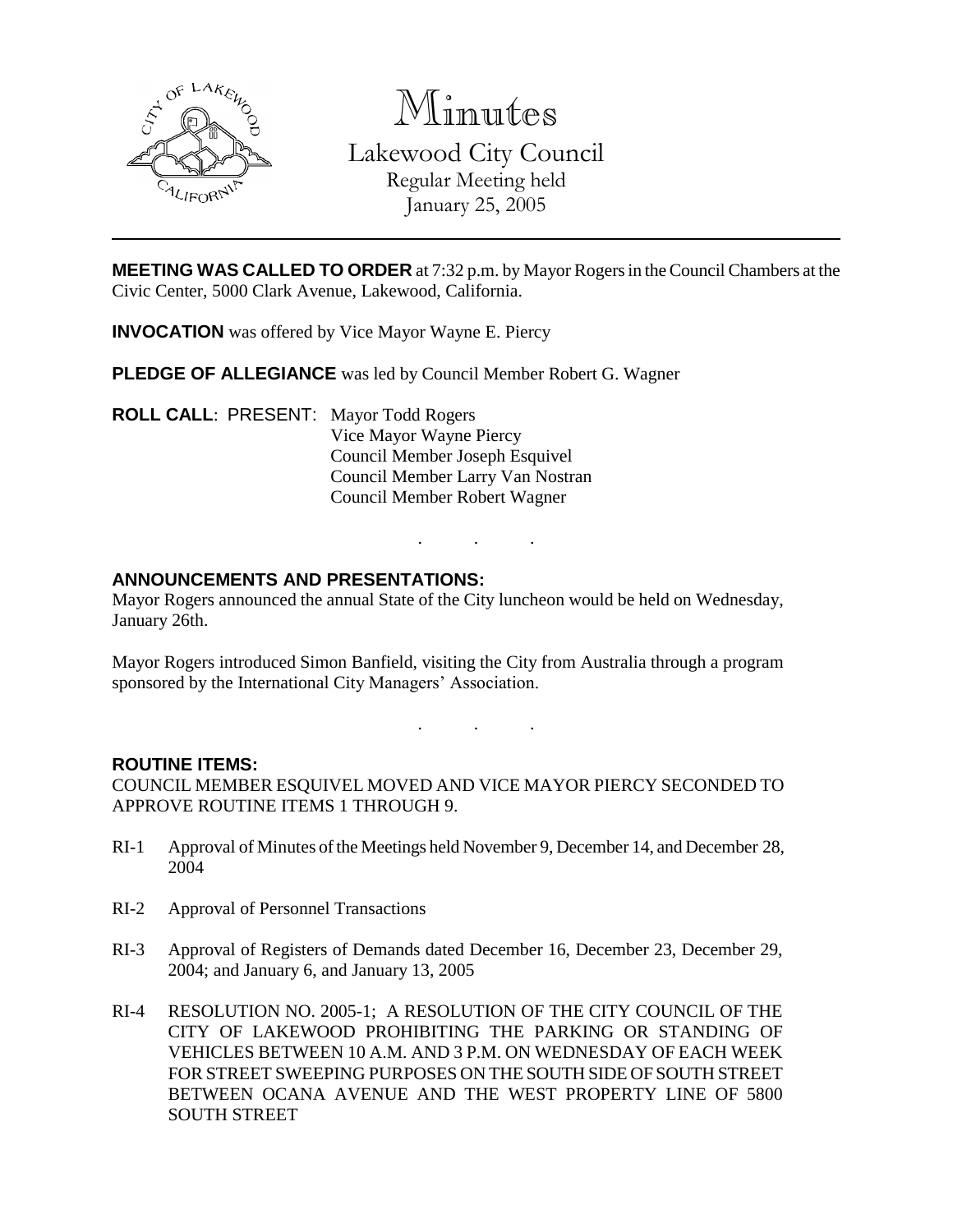City Council Minutes January 25, 2005 Page 2

#### **ROUTINE ITEMS:** Continued

- RI-5 Approval of Agreement with Colantuono & Levin for Extraordinary and Supplementary Legal Services
- RI-6 Approval of Monthly Report of Investment Transactions
- RI-7 Approval of Quarterly Schedule of Investments
- RI-8 Review of City Investment Policy
- RI-9 Acceptance of Notice of Completion for Public Works Project No. 03-9, Traffic Signal Centralia & Claretta, Moore Electrical Contracting, Inc.

UPON ROLL CALL VOTE, THE MOTION WAS APPROVED:

AYES: COUNCIL MEMBERS: Wagner, Esquivel, Piercy, Van Nostran and Rogers NAYS: COUNCIL MEMBERS: None

### **1.1 • MAXIMUM ALLOWED FLOOR AREA RATIO IN THE R-1 AND R-A ZONES**

. . .

Community Development Director Chuck Ebner displayed slides and presented an oral report based on the memo contained in the agenda. He stated a request had been received from a resident for an amendment to the Municipal Code which would increase the current floor area ratio (FAR) in single-family residential (R-1 and R-A) zones. At the direction of the Planning and Environment Commission, staff had researched the issue and recommended that the current FAR be increased from 55 percent to 60 percent, a standard more comparable to single-family residences found in new subdivisions. He noted that on a standard Lakewood lot of 5,000 square feet, a FAR of 60 percent would allow a residence to be expanded up to 3,000 square feet, providing incentive for homeowners to remodel, rather than move out of the City. He noted that the current maximum lot coverage of 45 percent would remain unchanged. It was the recommendation of the Planning and Environment Commission that the City Council hold a public hearing on the proposed ordinance, approve the Negative Declaration and introduce Ordinance No. 2005-1.

Responding to a question from Council Member Wagner, Mr. Ebner advised that during discussion by the Planning and Environment Commission, there had been one commissioner who opposed the ordinance as he felt that the current standard was adequate.

ORDINANCE NO. 2005-1; AN ORDINANCE OF THE CITY COUNCIL OF THE CITY OF LAKEWOOD AMENDING THE LAKEWOOD MUNICIPAL CODE AND THE ZONING ORDINANCE PERTAINING TO THE MAXIMUM ALLOWED FLOOR AREA RATIO IN THE R-1 (SINGLE FAMILY RESIDENTIAL) AND R-A (SINGLE-FAMILY RESIDENTIAL-LIMITED AGRICULTURE) ZONES, LAKEWOOD, CALIFORNIA

Mayor Rogers opened the public hearing at 7:43 p.m. and called for anyone in the audience wishing to address the City Council on this matter. There was no response.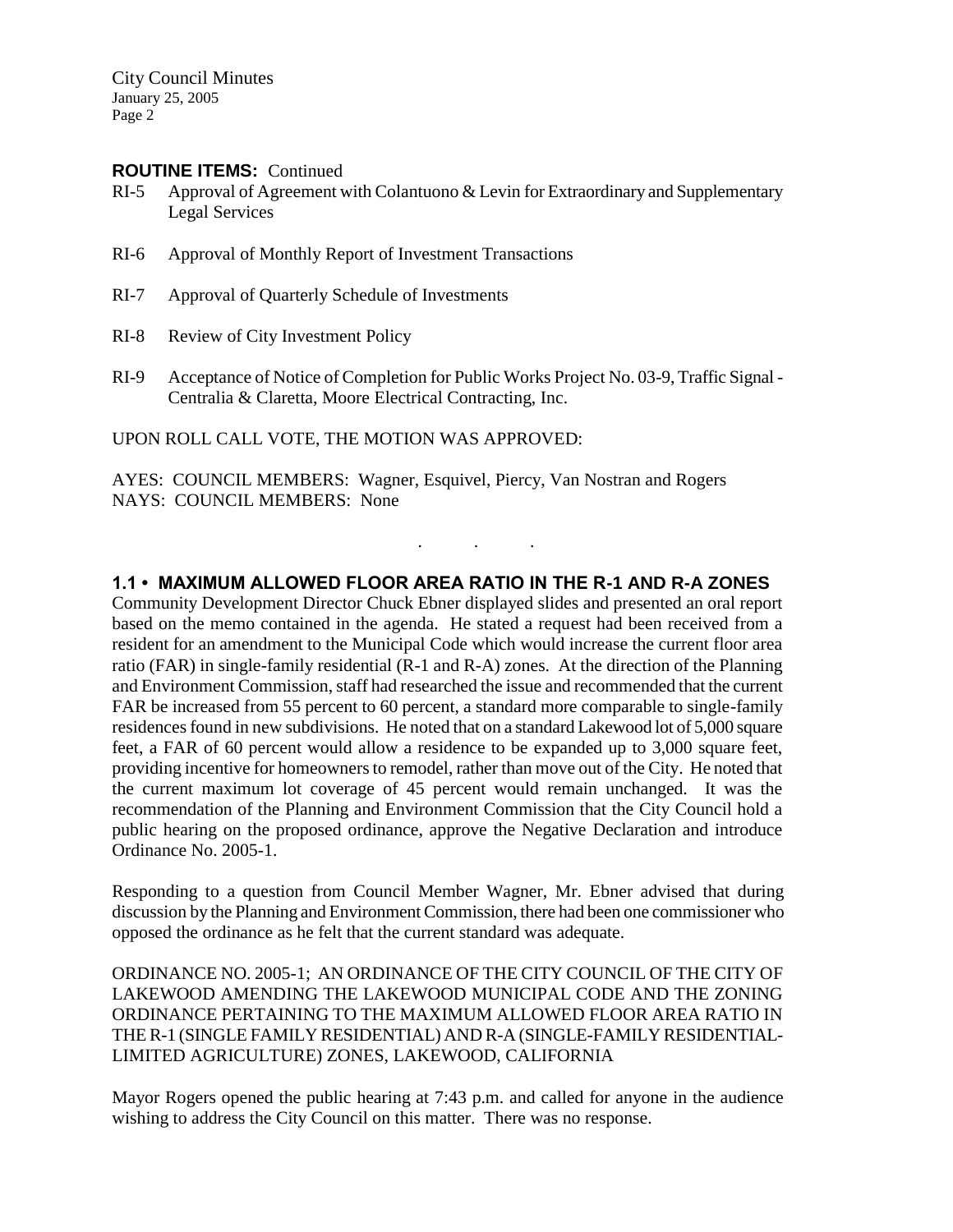City Council Minutes January 25, 2005 Page 3

**1.1 • MAXIMUM ALLOWED FLOOR AREA RATIO IN THE R-1 AND R-A ZONES** COUNCIL MEMBER VAN NOSTRAN MOVED AND VICE MAYOR PIERCY SECONDED TO CLOSE THE PUBLIC HEARING, APPROVE THE NEGATIVE DECLARATION, AND INTRODUCE ORDINANCE NO. 2005-1. UPON ROLL CALL VOTE, THE MOTION WAS APPROVED:

. . .

AYES: COUNCIL MEMBERS: Wagner, Esquivel, Piercy, Van Nostran and Rogers NAYS: COUNCIL MEMBERS: None

### **3.1 • REPORT ON URBAN AREA SECURITY INITIATIVE**

Recreation and Community Services Director Joan Biegel gave an oral presentation based on the memo contained in the agenda and reported that the U.S. Department of Homeland Security's Office for Domestic Preparedness announced that financial assistance would be made available for certain large, high-threat urban areas, including Lakewood, due to its proximity to the Port of Long Beach. She stated that the California Office of Emergency Services had granted approval for the purchase of a public alert notification system and its annual maintenance contract for one year, increased number of phone ports, and GIS equipment to improve information gathering capabilities. Staff was proposing the acquisition of add on software that would allow expanded use of the public alert notification system to contact selected lists such as City employees, Neighborhood Watch block captains or C.A.R.E. members. There was also technology available which would allow the City's telephone and web-based information databases to be linked, providing a single, easily updated database. It was the recommendation of staff that the City Council approve the expenditure of \$112,120 to purchase the FirstResponder system from Tele-Works, Inc. as a sole source vendor and purchase additional equipment to upgrade the City's public information resources and improve information gathering capabilities in responding to a terrorist threat or attack; and appropriate \$26,975 from the General Fund for the non-grant portion of the FirstResponder technology and the incorporation of the Civica Quicklink and Tele-Works integration software.

Responding to a question from Council Member Van Nostran, Ms. Biegel stated that the system could be configured to call everyone in the City to alert them to an emergency. Council Member Van Nostran noted that it would be helpful if such a call had a unique ring to alert residents to such emergency calls.

Council Member Wagner noted that such a system would be very useful for Neighborhood Watch uses.

Mayor Rogers advised that he had seen the system in operation for Sheriff's Department uses.

COUNCIL MEMBER VAN NOSTRAN MOVED AND COUNCIL MEMBER ESQUIVEL SECONDED TO APPROVE THE EXPENDITURE OF GRANT FUNDS AND APPROPRIATE ADDITIONAL MONIES FROM THE GENERAL FUND, AS RECOMMENDED BY STAFF.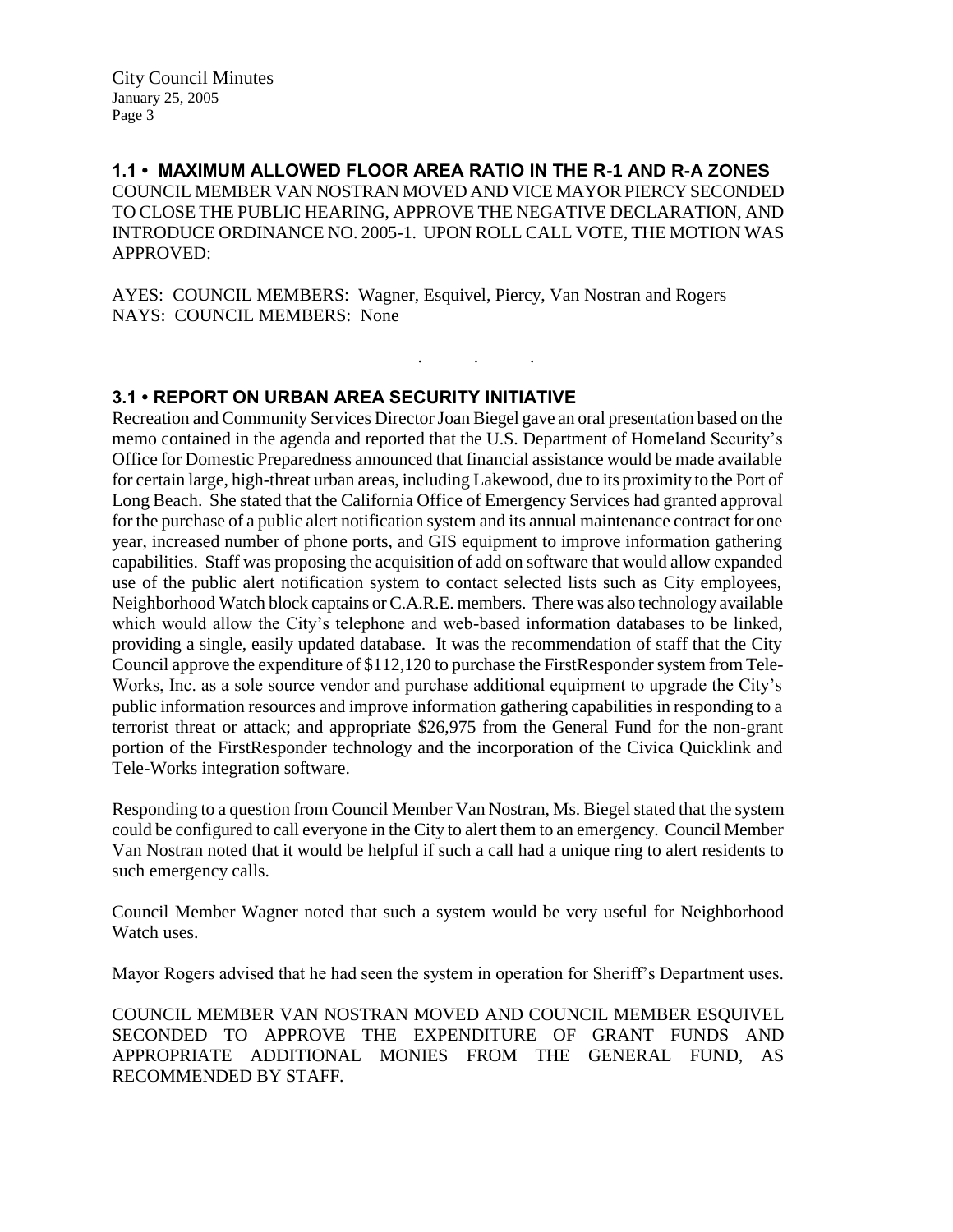# **3.1 • REPORT ON URBAN AREA SECURITY INITIATIVE** - Continued UPON ROLL CALL VOTE, THE MOTION WAS APPROVED:

AYES: COUNCIL MEMBERS: Wagner, Esquivel, Piercy, Van Nostran and Rogers NAYS: COUNCIL MEMBERS: None

# **3.2 • BONDING OF VEHICLE LICENSE FEE (VLF) RECEIVABLES**

Finance Director Larry Schroeder gave an oral presentation based on the memo contained in the agenda and stated that the State of California was bound by statute to repay a loan of \$1.4 million in vehicle license fees (VLF) to the City by August 15, 2006. Although there had been speculation that the State would be unable to repay the loan due to its continuing budget problems, the League of California Cities had advised that cities could sell the VLF receivable to a joint powers authority in return for bond proceeds. He noted that unlike some other city governments, the City of Lakewood had been prepared for the State takeaways and had sufficient reserves that it did not need the cash flow relief from this type of bond sale. He also noted that considering the cost of issuance of the bonds, participation in a bond sale would cost the City an estimated \$65,000. He advised that the matter had been considered by the Intergovernmental Relations Committee which had recommended that the City not participate in the bond program.

. . .

Council Member Van Nostran stated that although there was a cost to fund the bonds, the City could earn \$50,400 per year, even at the current low interest rates. He noted that with the continuing budget deficit facing Sacramento leaders, it was unlikely that the debt would be repaid on time, or if repaid, could be borrowed right back, leading to an additional two year wait for payment. He concluded by stating that by the time the State was actually prepared to pay their debt, the City could have made more money in interest than what it would cost to fund the bonds now.

Responding to a question from Council Member Wagner, Mr. Schroeder stated that the State would not pay any interest on the monies they borrowed from the cities.

Council Member Wagner stated that while he could understand why certain cities with cashflow problems would be eager to participate in such a program, Lakewood was under no such pressure. He expressed concern about the impacts should the State never repay the loan, thereby defaulting on the bonds, and how this might reflect negatively on the City of Lakewood.

Mayor Rogers, noting the guarantees that were contained in Proposition 1A and that the City had been prepared for the State to take away these funds, indicated that it would be better to wait for the August 2006 repayment, rather than lose \$65,000 to fund the bonds.

Mr. Schroeder clarified that the dollar amounts cited were estimates based on the current government bond rates and would vary depending on the interest rate on the bonds at the time of issuance.

COUNCIL MEMBER WAGNER MOVED AND VICE MAYOR PIERCY SECONDED TO ACCEPT THE RECOMMENDATION OF THE INTERGOVERNMENTAL RELATIONS COMMITTEE AND NOT PARTICIPATE IN THE BONDING OF VLF RECEIVABLES.